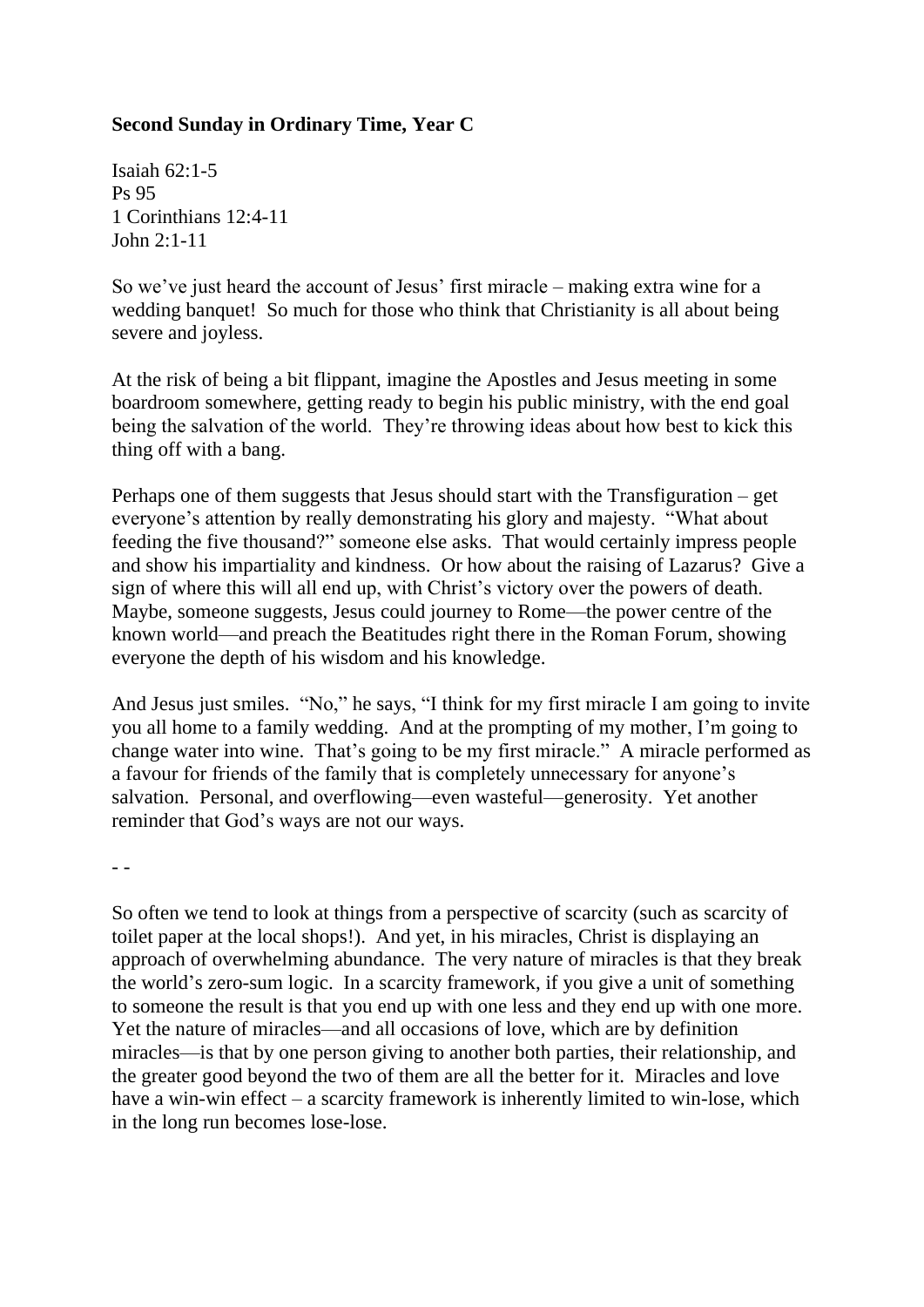We live in an age in which there is always the risk of even basic human activities becoming overly institutionalised and depersonalised. Talking to computers on the phone rather than real people; pre-set policies with no exceptions for unforeseen circumstances; corporations serving unseen shareholders more than needy customers.

How often do we hear about the perceived good of an institution or mission being placed ahead of the good of a person? And how often do we fear not so much violence of evil people, but rather the cold impartiality of an institution that decides that our job is no longer needed, or that a necessary medical procedure should not be covered by our health insurance, and so forth. And such tendencies towards cold institutionalism are even a risk for our Church, spread as she is throughout the world with a large network of parishes, schools, hospitals, and so forth.

To this end, it is worth recalling Saint Paul's teaching from in our second reading today. For me, two things in particular stand out: 1) the Holy Spirit gives gifts to people, not institutions; and 2), the Holy Spirit does not give out the same gifts according to the same measure. He chooses different people to do different things according to different degrees. All of these choices, says Saint Paul, are not made by God in view of a shallow notion of fairness—i.e. making sure that everyone gets exactly the same—but rather in terms of what is needed in a given situation.

Paul doesn't say "There are different kinds of spiritual gifts but the same amount is given to each." He says "There are different kinds of spiritual gifts but the same Spirit." He doesn't say "There are different workings but they are of equal importance." He says "There are different workings but the same God who produces them in everyone." Why is this? Because when God gives us gifts, he does so in an entirely personal and generous way. He's not comparing us to the person next to us – that's us who get caught up in that game. Rather, God focuses on what will best help us cooperate with his plan of salvation. He doesn't measure us one against another, so as to figure out who is more deserving: none of us are deserving. God does not act according to some worldly and arbitrary measure of fairness, or by predetermined policies. Instead, he builds us up together so that we complement one another, and so that together we are able to respond to his grace.

Jesus continually demonstrated this kind of personal generosity in the various miracles he worked. He did not put out forms and conduct interviews to see who were the most in need, or who were the most in error, or who were being tormented by demons the most. Nor did he collect resumes from the Apostles and compare them, selecting the most qualified. He encountered people, and he responded to who they were, giving them what was needed in order for them to respond to his plan of salvation.

And in the case of the wedding feast at Cana, apparently what they needed was wine, and lots of it. Perhaps we can imagine someone objecting: "Think of all the poor who have hardly enough to eat, and here he is making top-shelf wine for a wedding banquet." Why? Because that's where he was, and he loved those people, and that's